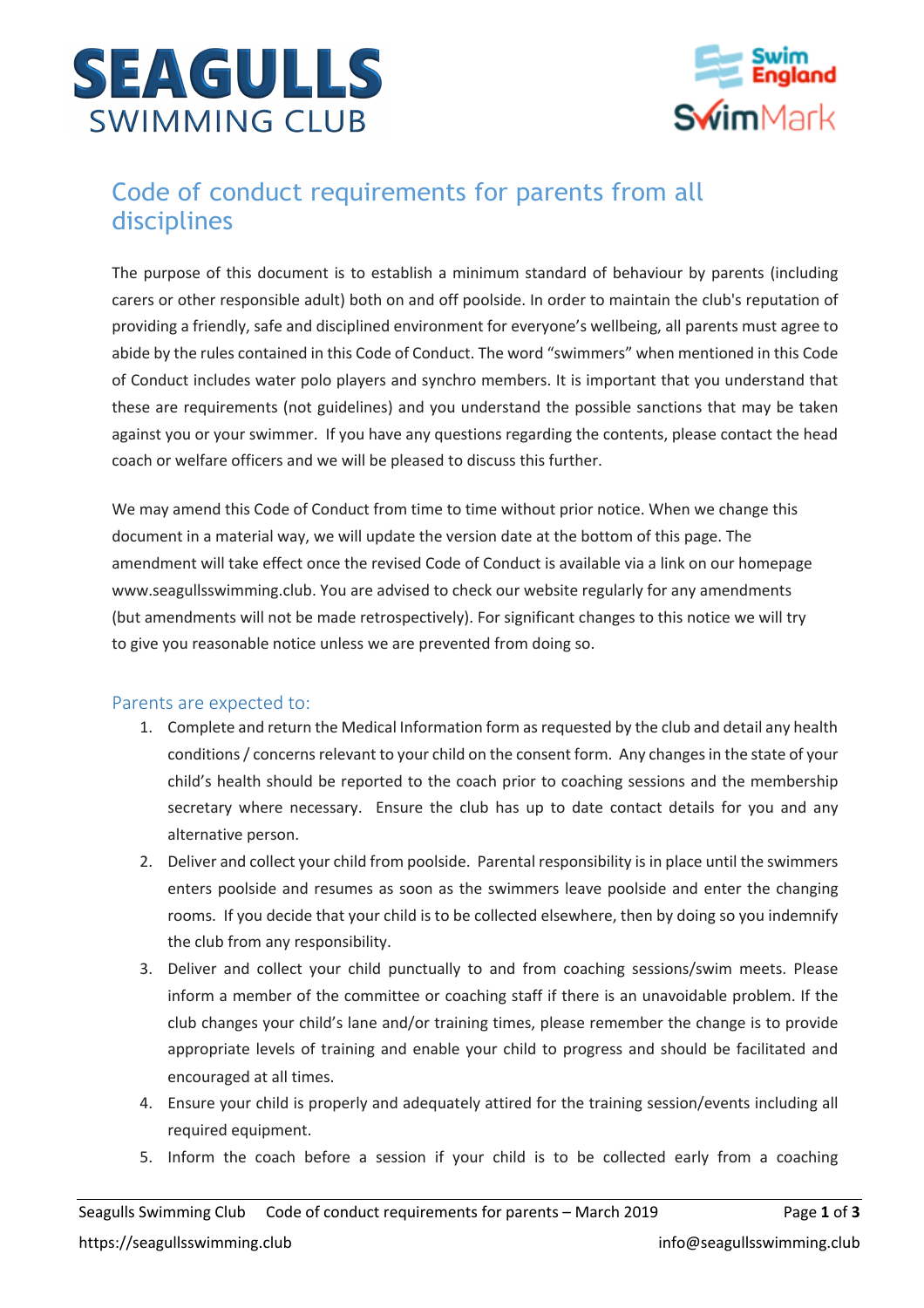



session/meet and if so by whom.

- 6. Encourage your child to obey rules and teach them that they can only do their best.
- 7. Respect that the club is administered by volunteers who generously give up their time. Behave responsibly as a spectator at training / meets and treat swimmers, coaches, committee members and parents of yours and other clubs with due respect, meeting the Swim England commitment to equality.
- 8. Do not use inappropriate language within the club environment and show appreciation and support for your child and all the team members.
- 9. Ensure your child's needs are met in terms of hydration & nutritional needs and listen to advice given from the club coach.
- 10. Support the club coach and committee appropriately and raise any concerns you have in an appropriate manner. Details of the club Welfare Officer can be found on the Seagulls website and on the club board.
- 11. Do not enter poolside unless requested to do so or in an emergency.
- 12. Most of all, help your child enjoy the sport and achieve to the best of their ability.

#### The club will undertake to:

- 1. Inform you at once if your child is ill and ensure their wellbeing until you are able to collect him / her.
- 2. Ensure good safeguarding guidelines are followed to keep your child safe.
- 3. Ensure all activities are properly supervised / taught / coached and consent is obtained for any activity outside of that previously agreed.

#### **Sanctions**

Failure to comply with these codes could result in action being taken against parents to protect the welfare of swimmers, parents, coaching staff or volunteers. A verbal warning is generally the first stage. This is usually issued by the head coach or a welfare officer. A verbal warning will be followed by a confirmation email from the Committee detailing the reasons for the warning. If breaches of the code of conduct continue, the following disciplinary action can be taken against parents or their swimmer:

- 1. Written warning.
- 2. Temporary exclusion.
- 3. Membership withdrawal.

The Committee can, if required, withdraw the membership of a swimmer - a decision not taken lightly, but taken in the interests of the safety and well-being of the swimmers and club as a whole.

Where an initial incident is considered serious, the head coach or welfare officer may choose to bypass the stages of verbal or written warnings. In these cases, the incident may be referred to the Committee